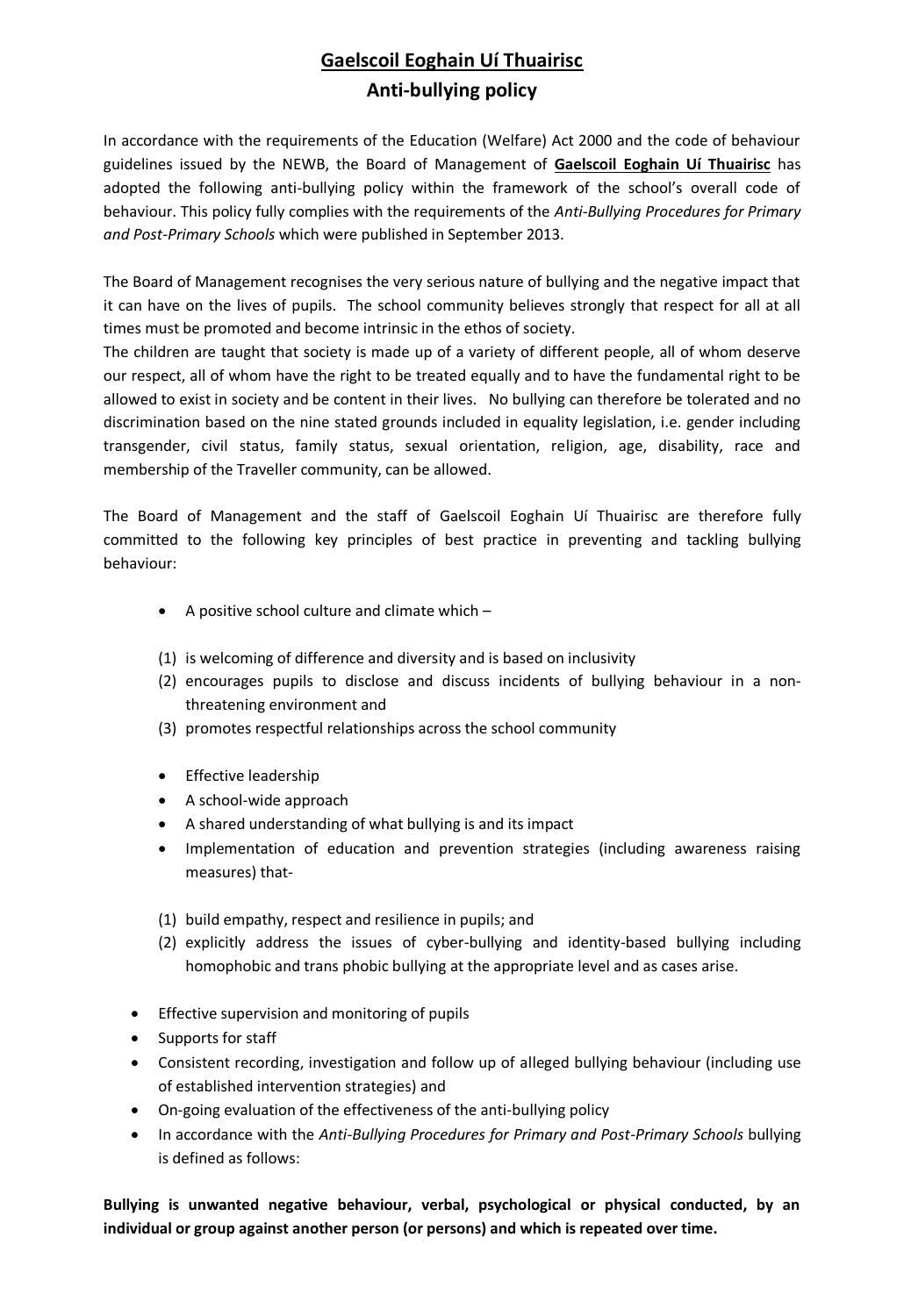The following types of bullying behaviour are included in the definition of bullying:

- deliberate exclusion, malicious gossip and other forms of relational bullying
- cyber-bullying and
- identity-based bullying such as homophobic bullying, racist bullying, bullying based on a person's membership of the Traveller community and bullying of those with disabilities or special educational needs.

Isolated or once-off incidents of intentional negative behaviour, including a once-off offensive or hurtful text message or other private messaging, do not fall within the definition of bullying and should be dealt with, as appropriate, in accordance with the school's code of behaviour.

However, in the context of this policy, placing a once-off offensive or hurtful public message, image or statement on a social network site or other public forum where that message, image or statement can be viewed and/or repeated by other people may be regarded as bullying behaviour.

Negative behaviour that does not meet this definition of bullying will be dealt with in accordance with the school's code of behaviour.

Additional information on different types of bullying is set out in Appendix A of this policy.

### **Who will deal with accusations of bullying?**

- The class teacher(s)
- The principal if necessary.

The following education and prevention strategies, at the appropriate and relevant level for each class, will be used by the school:

- Prevention and awareness raising measures across all aspects of bullying and involves strategies to engage pupils in addressing problems when they arise. In particular, such strategies need to build empathy, respect and resilience in pupils
- Provide pupils with opportunities to develop a positive sense of self-worth
- Prevention and awareness raising measures focusing on cyber-bullying by educating pupils on appropriate online behaviour, how to stay safe while online
- Teachers can influence attitudes to bullying behaviour in a positive manner
- There is a number of curriculum components and programmes which are particularly relevant to the prevention of bullying and the promotion of respect for diversity and inclusiveness. The SPHE curriculum makes specific provision for exploring bullying as well as the inter-related areas of belonging and integrating, communication, conflict, friendship, personal safety and relationships. The Stay Safe & RSE programmes at primary level are personal safety skills programmes which seek to enhance children's self-protection skills including their ability to recognise and cope with bullying. Various other social, health and media education programmes can further help to address the problem of bullying behaviour
- The work could be extended into many other areas such as Art, Drama, Religious Education, and Physical Education. Co-operation and group enterprise can be promoted through team sports, as well as through practical subjects
- Sporting activities in particular can provide excellent opportunities for channelling and learning how to control aggression. GAA and rugby coaching is offered to some classes from outside agencies and teachers are also involved in coaching the school's gaelic teams.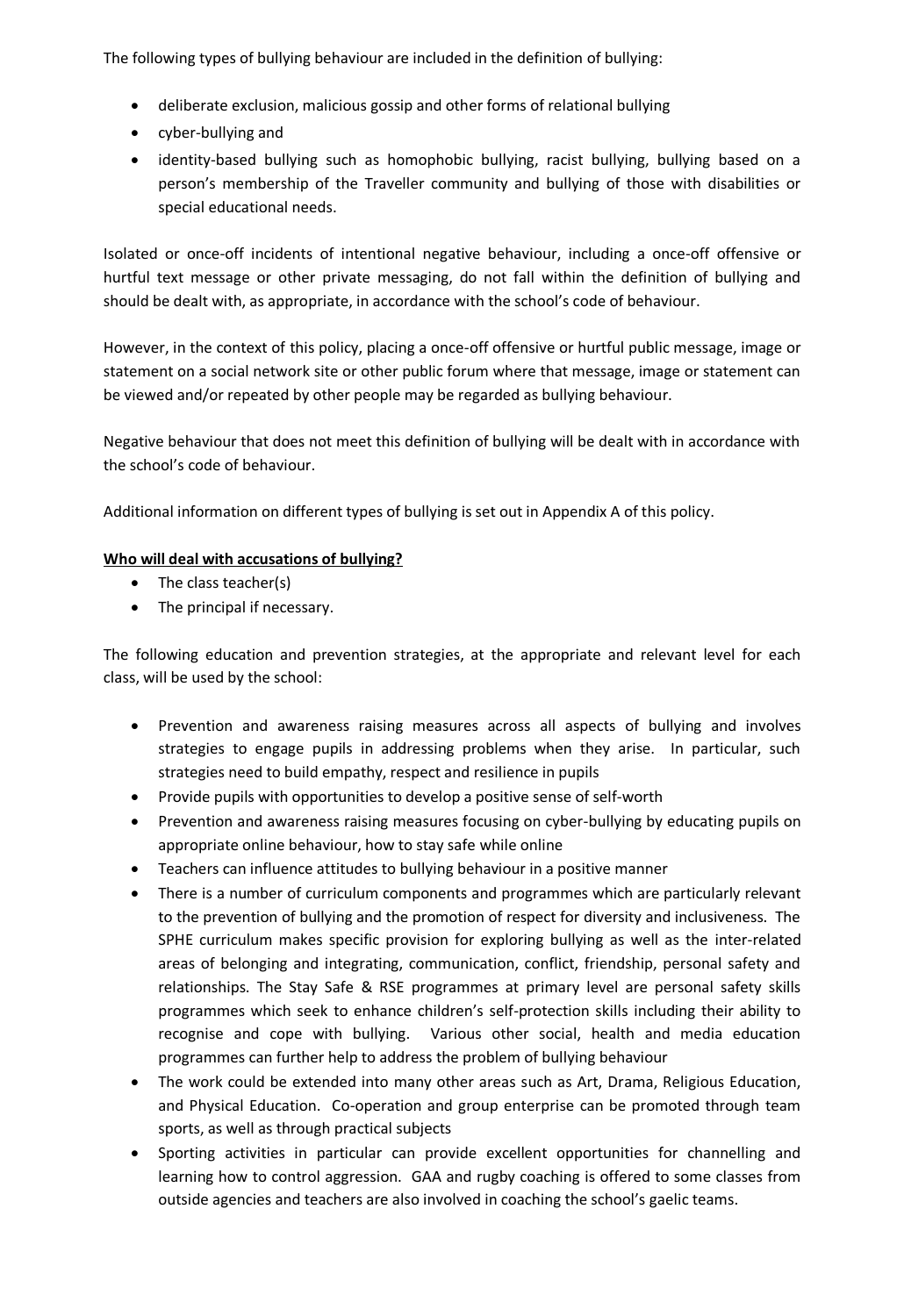The school's procedures for investigation, follow up and recording of bullying behaviour and the established intervention strategies used by the school for dealing with cases of bullying behaviour are outlined below.

The primary aim in investigating and dealing with bullying is to resolve any issues and to restore, as far as is practicable, the relationships of the parties involved (rather than to apportion blame). With this in mind the schools procedures are as follows:

- (i) In investigating and dealing with bullying, the teacher(s) will exercise his/her/their professional judgement to determine whether bullying has occurred, what type, if it has and how best the situation might be resolved
- (ii) All reports, including anonymous reports of bullying must be investigated and dealt with by the relevant teacher(s). In that way, pupils will gain confidence in 'telling'. This confidence factor is of vital importance. It should be made clear to all pupils that when they report incidents of bullying, they are not considered to be telling tales but are behaving responsibly
- (iii) Non-teaching staff such as secretary, special needs assistants (SNAs), caretaker, cleaners must be encouraged to report any incidents of bullying behaviour witnessed by them, or mentioned to them, to the relevant teacher
- (iv) Parents and pupils are required to co-operate with any investigation and assist the school in resolving any issues and restoring, as far as is practicable, the relationships of the parties involved as quickly as possible
- (v) It is very important that all involved (including each set of pupils and parents) understand the above approach from the outset
- (vi) Teachers should take a calm, unemotional problem-solving approach when dealing with incidents of alleged bullying behaviour reported by pupils, staff or parents
- (vii) Initial investigations of bullying will be done in class where possible but some incidents might be best investigated outside the classroom situation to ensure the privacy of all involved
- (viii) All interviews should be conducted with sensitivity and with due regard to the rights of all pupils concerned. Pupils who are not directly involved can also provide very useful information in this way
- (ix) When analysing incidents of bullying behaviour, the relevant teacher(s) should seek answers to questions of what, where, when, who and why. This should be done in a calm manner, setting an example in dealing effectively with a conflict in a non-aggressive manner
- (x) If a group is involved, each member should be interviewed individually at first. Thereafter, all those involved may be met as a group if appropriate. At the group meeting, each member should be asked for his/her account of what happened to ensure that everyone in the group is clear about each other's statements
- (xi) Each member of a group should be supported through the possible pressures that they may face them from the other members of the group after interview by the teacher
- (xii) Where the relevant teacher(s) has/have determined that a pupil has been engaged in bullying behaviour, it should be made clear to him/her how he/she is in breach of the school's anti-bullying policy and efforts should be made to try to get him/her to see the situation from the perspective of the pupil being bullied (Restorative practice as outlined in the school's Code of Behaviour policy)
- (xiii) It may also be appropriate or helpful to ask those involved to write down their account of the incident(s)
- (xiv) In cases where it has been determined by the relevant teacher(s) that bullying behaviour has occurred, the parents of the parties involved should be contacted at an early stage to inform them of the matter and explain the actions being taken. The school should give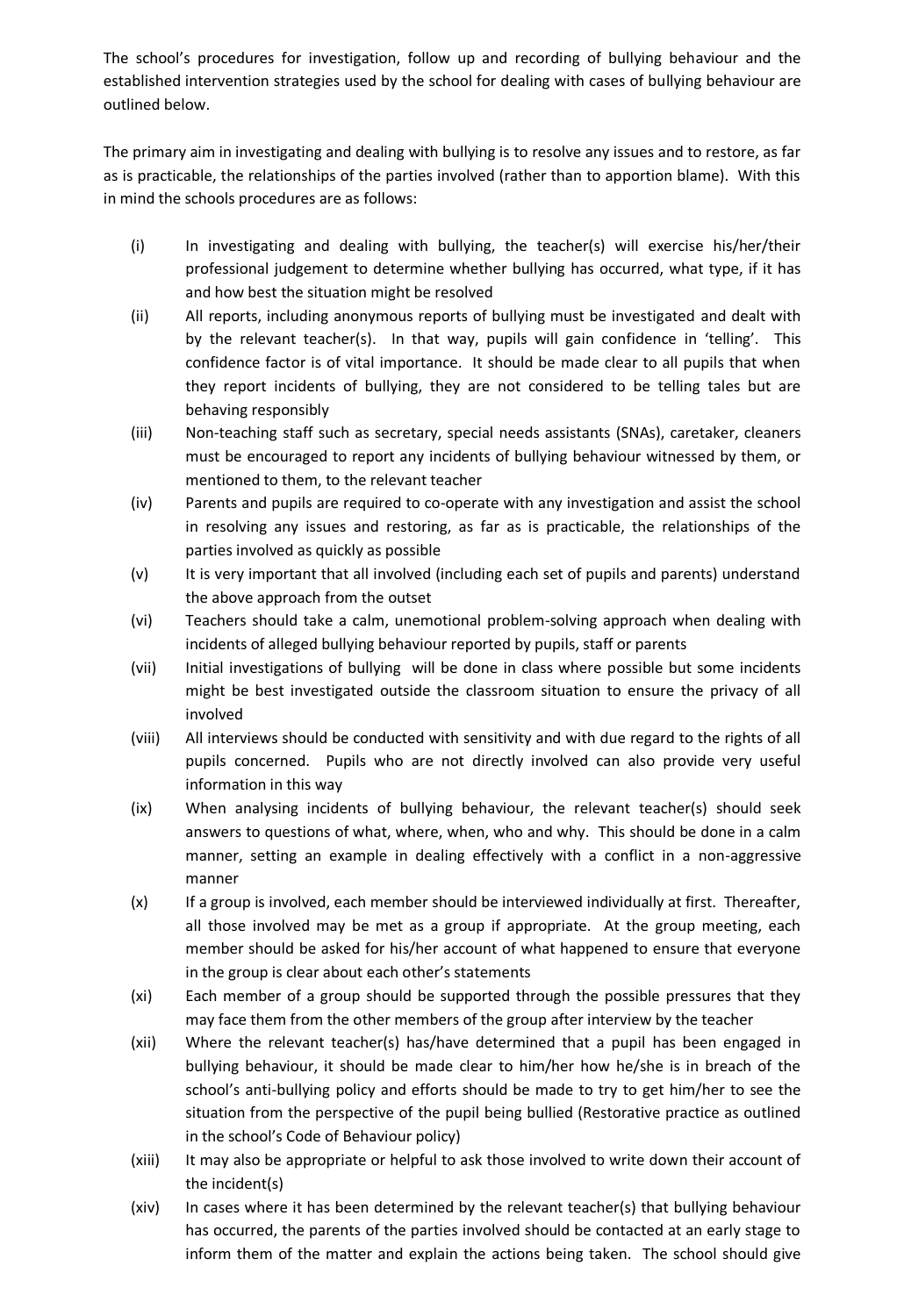parents an opportunity of discussing ways in which they can reinforce or support the actions being taken by the school and the supports for their pupils

- (xv) It must also be made clear to all involved (each set of pupils and parents) that in any situation where disciplinary sanctions are required, this is a private matter between the pupil being disciplined, his or her parents and the school;
- (xvi) Follow-up meetings with the relevant parties involved may be arranged separately with a view to possibly bringing them together at a later date if the pupil who has been bullied is ready and agreeable
- (xvii) An additional follow-up meeting with parents of the children involved may take place after an appropriate time to ensure that the matter has been resolved satisfactorily
- (xviii) Where a parent is not satisfied that the school has dealt with a bullying case in accordance with these procedures, the parents must be referred, as appropriate, to the school's complaints procedures
- (xix) In the event that a parent has exhausted the school's complaints procedures and is still not satisfied, the school must advise the parents of their right to make a complaint to the Ombudsman for Children.

**RECORDING:** Noting and reporting of bullying behaviour is to be documented using the *template for recording bullying behaviour* (Appendix B). All records must be maintained in accordance with relevant data protection legislation. The school's procedures for noting and reporting bullying behaviour will adhere to the following:

- (i) While all reports, including anonymous reports of bullying, must be investigated and dealt with by the relevant teacher(s), the relevant teacher(s) will use his/her/their professional judgment in relation to the records to be kept of these reports, the actions taken and any discussions with those involved regarding same
- (ii) If it is established by the relevant teacher(s) that bullying has occurred, the relevant teacher(s) must keep appropriate written records which will assist his/her efforts to resolve the issues and restore, as far as is practicable, the relationships of the parties involved
- (iii) The relevant teacher(s) must use the recording template at Appendix B to record the bullying behaviour. This template is available on the school server.

The school's programme of support for working with pupils affected by bullying involves a whole school approach. Given the complexity of bullying behaviour, no one intervention/support programme works in all situations. Therefore various approaches and intervention strategies may be used, including suggesting that parents seek referrals from appropriate outside agencies in order to receive further support for the pupils and their families if needed.

#### **Supervision and Monitoring of Pupils**

The Board of Management confirms that appropriate supervision and monitoring policies and practices are in place to both prevent and deal with bullying behaviour and to facilitate early intervention where possible.

This policy was ratified by the Board of Management on **29/02/2016** and will be reviewed annually.

Signed : Chairperson, Board of Management)

Review Date: Spring 2017